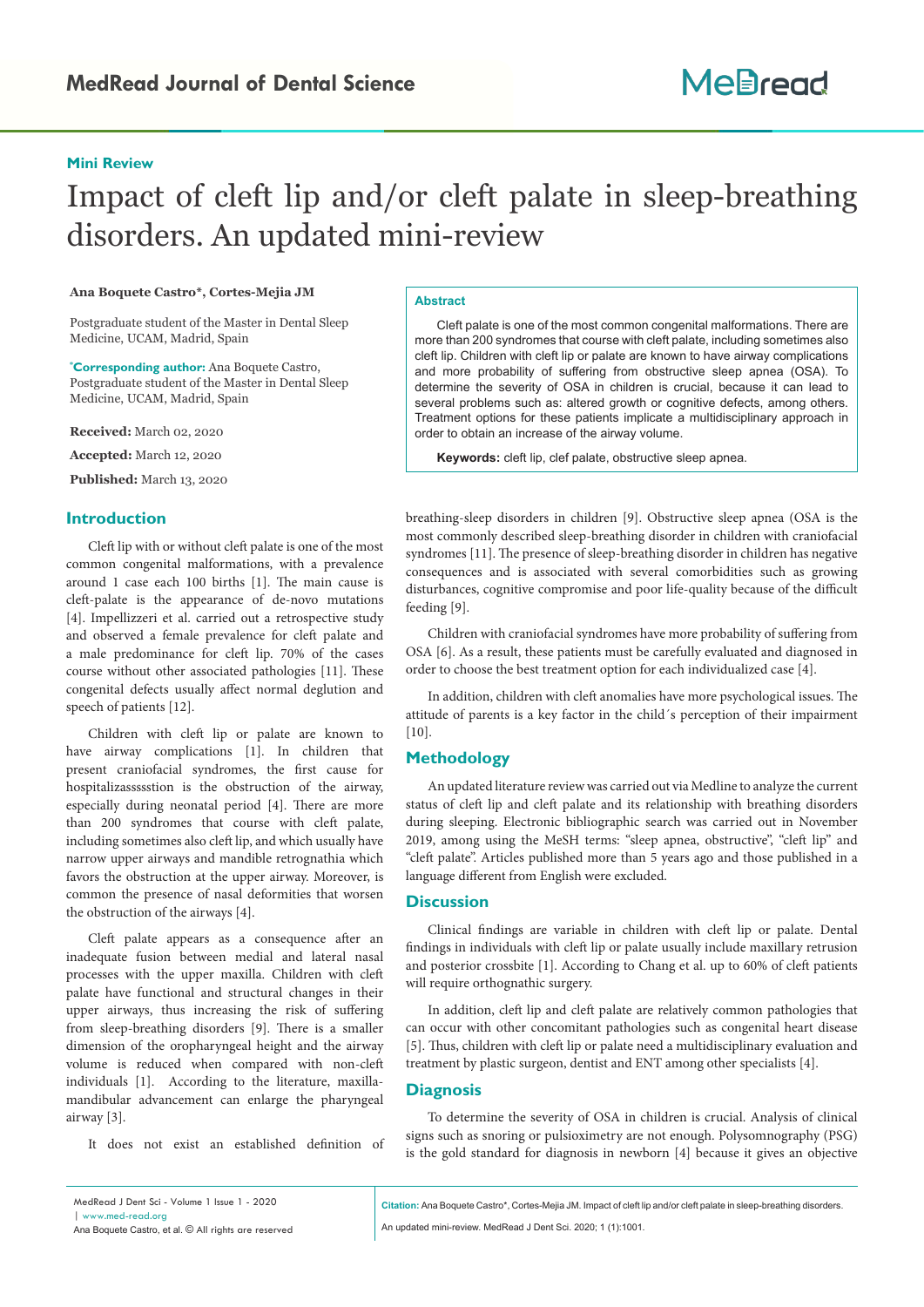analysis of breathing parameters during sleeping, and quantification of the obstruction of the upper airway [7].

Until some years ago, lateral-crane radiography was used to set the characteristics of the upper airway; however, this technique is limited and can produce superpositions, magnification, etc. Nowadays, cone beam tomography is considered the best image tool for diagnosis because it proportionates good quality images with an accurate determination of the anatomical structures without superpositions [5].

Smith et al. followed-up 52 children from born to three years of age. A PSG was carried out in every children and neurocognitive development (speech, motor attitude, etc.). The authors concluded that children with sleep-breathing disorders give rise to intermittent hypoxia episodes, neuronal alterations and growth alterations.

In addition to PSG, physical examination is important in order to determine the degree of micrognathia, facial hypoplasia, glossoptosis or other disturbances [4].

## **Treatment**

Physical appearance plays an important role in the development of self-beliefs [10]. Usually, children affected by cleft lip and/or palate have a diminished social acceptance. Moreover, those children usually have language disorders that can be accompanied by hearing loss or facial disfigurement [12]. Surgery is the ideal option for solving most of the problems associated to cleft lip and palate [10] [8]. reported a case of complete cleft lip and alveolus with presence of severe nasal deformity. The case was treated with an acrylic presurgical nasoalveolar molding (NAM) appliance that was adjusted weekly to gradually lengthen the columella. The authors concluded that after 3 months of use, lips were approximated and columella was lengthened, favoring the result of the subsequent lip surgery thus reducing the number of future surgeries needed [8].

Moreover, the treatment of the upper airway will result in a benefit because feeding will get better [11].

Usually, first treatment option in children suffering OSA and with cleft palate is to carry out a tonsillectomy [11]. However, it exists the risk of a velopharyngeal insufficiency, so a detailed examination must be realized before [6].

Some authors have described the use of individualized acrylic removable devices that avoid the tongue entrance on the nasal cavity as a treatment of OSA in children. In this sense, some studies have analyzed the changes of measurements of the upper airway after nasoalveolar modelling. This technique is not only focused in correcting the alveolus, but also the lip and the nose during the first months of life and before lip surgery [2]. It leads to a better nasal aesthetics, repositioning of the filtrum and elongation of the columella; moreover, it reduces the extension of the palatal opening and expands upper maxilla, among other benefits for the patient [2].

Thakur & Kapoor reported a case of a 6 year-old female with unilateral cleft lip and palate. She presented a distance of 8mm between both nasoalveolar segments. Impressions were taken in order to obtain an acrylic NAM plate with a retentive button in the anterior region. The plate was activated by adding resin progressively. The authors obtained a reduction of the nasoalveolar cleft from 8 mm to 3 mm. Moreover, the authors obtained a lengthening of the columella and a improvement of the nasal symmetry prior to surgery [12].

Surgical procedures can also be carried out such as mandibular distraction. Results vary among patients and it is not possible to find a technique that stans out the others [11]. Some children continue presenting OSA after those interventions. Traqueostomy is the unique technique that has demonstrated to be the definite method to compensate the breathing deficit but is a high-complexity procedure, with other risks and associated comorbidities [11]. The scientific literature establishes the necessity of a multidisciplinary collaboration for an adequate management of these patients (plastic surgeon, maxillofacial surgeon, dentist, ENT, speech therapist, etc.) [11].

Chang et al. treated 18 consecutive patients with conventional orthognathic surgery. The authors concluded that, 6 months after surgery, patients have no improvement regarding AHI (apnoea/ hypopnoea index) or lowest oxygen saturation (LSAT) despite velopharyngeal airway was increased after orthognathic surgery to advance the maxilla.

Some authors suggest that the obstruction of the airway will get better spontaneously because of the growth of the children, being able to solve up to 50% of cases without any intervention [4]. Alrejaye et al. reported a statistically significant increase in the oropharyngeal airway volume by measuring airway dimensions in CBCT scans; the authors obtained a statistically significant increase in pharyngeal airway volume after a orthodontic phase for maxillary expansion and protraction.

Hitherto, after treating these children, complete resolution of OSA is low and difficult to predict [11]. It is necessary to continue the research related to sleep-breathing disorders in children with clef palate to understand its implications and to develop long-term successful treatments [9].

## **Conclusions**

Cleft palate with or without cleft lip is the most common congenital malformation in the craniofacial region. It is very important to treat this individual as soon as possible in order to avoid airway complications and other disabilities related to feeding or speech.

PNAM has proved to be an efficient adjuvant therapy for reducing hard and soft tissue deformities in infants with cleft and lip palate before plastic surgery.

## **References**

 1. Alrejaye N, Gao J, Hatcher D, Oberoi S. Effect of maxillary expansion and protraction on the oropharyngeal airway in individuals with non-syndromic cleft palate with or without cleft lip. PLoS One. 2019; 14[7]: e0213328.

2. Astani SA, Yilmaz HN, Nevzatoglu S, Demirkaya AA, Acar ZA. Evaluation of Airway Volume in Cleft Lip and Palate Following Nasoalveolar Molding. J Craniof Surg. 2018; 29:2143-2147.

3. Chang CS, Wallace CG, Hsiao YC, Hsieh YJ, Wang YC, and Chen NH et al. Airway Changes after Cleft Orthognathic Surgery Evaluated by Three-Dimensional Computed Tomography and Overnight Polysomnographic Study. Sci Rep. 2017;7[1]:12260.

4. Cielo CM, Montalva FM Taylor JA. Craniofacial disorders associated with airway obstruction in the neonate. Semin Fetal Neonatal Med. 2016; 21[4]: 254-262.

5. Impellizzeri A, Giannantoni I, Polimeni A, Barbato E, Galluccio G. Epidemiological characteristic of Orofacial clefts and